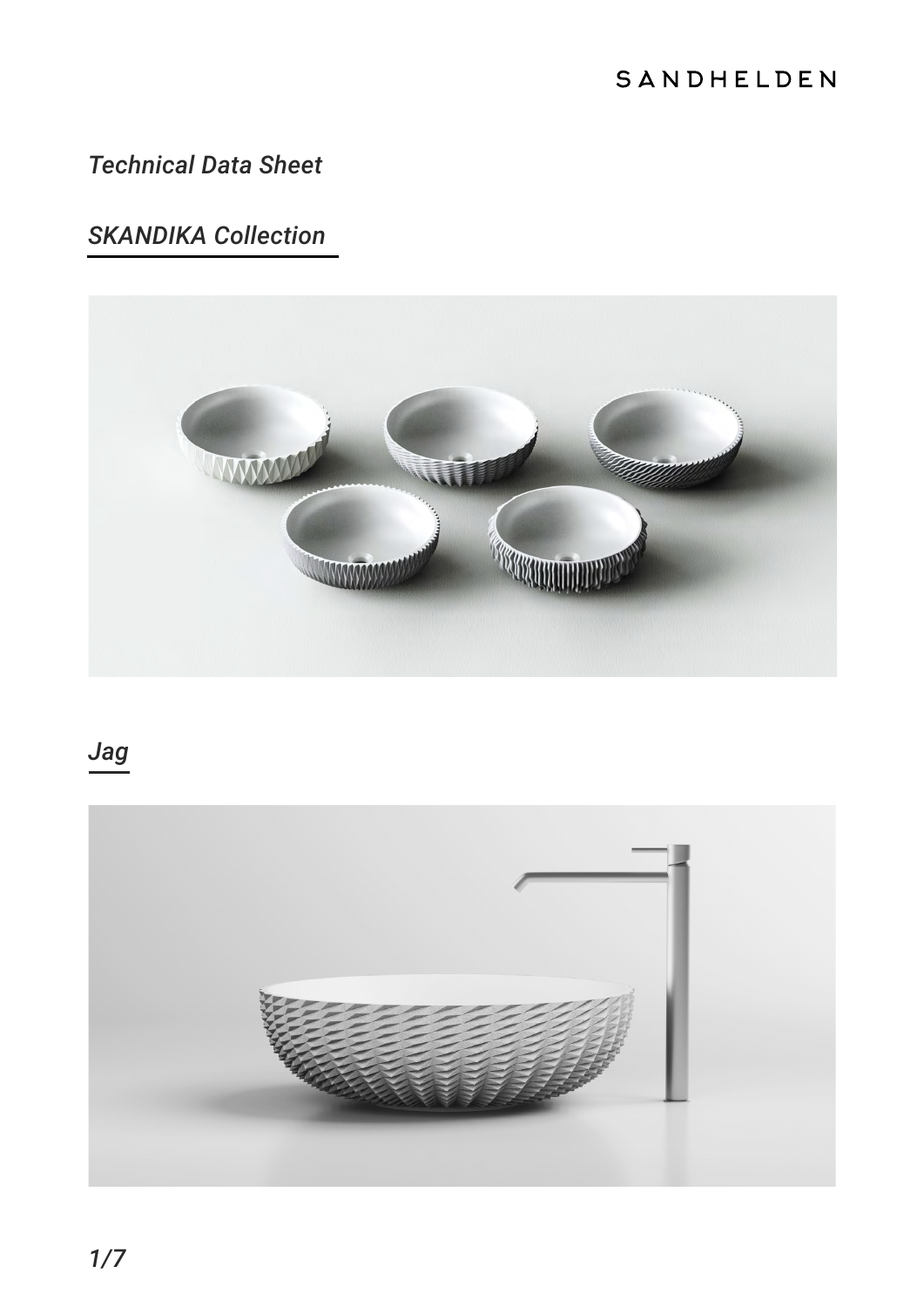#### SANDHELDEN

**Jag** Relief-like, fine-grained structure and yet a little bit the impression of a carefully woven wicker basket.

> *Jag* offers a particularly charming contrast of strictly geometric lines, which seem to dissolve again and again through light and shadow, and a flatteringly smooth inner surface, which almost seems to be covered with fine, matt silk fabric.

*Jag* reinvents itself again and again in a particularly noble and multi-faceted way, according to the type of lighting.



| <i><b>Material</b></i> | quartz sand                                                                                                                                      |
|------------------------|--------------------------------------------------------------------------------------------------------------------------------------------------|
| Finish                 | matt                                                                                                                                             |
| <b>Standard sizes</b>  | 300 x 300 x 130 mm (round)<br>350 x 350 x 130 mm (round)<br>430 x 430 x 130 mm (round)<br>400 x 300 x 130 mm (oval)<br>600 x 400 x 130 mm (oval) |

above: 300 x 300 x 130 mm, glacier white

#### *Standard colours*





Dark Lava (patinated)





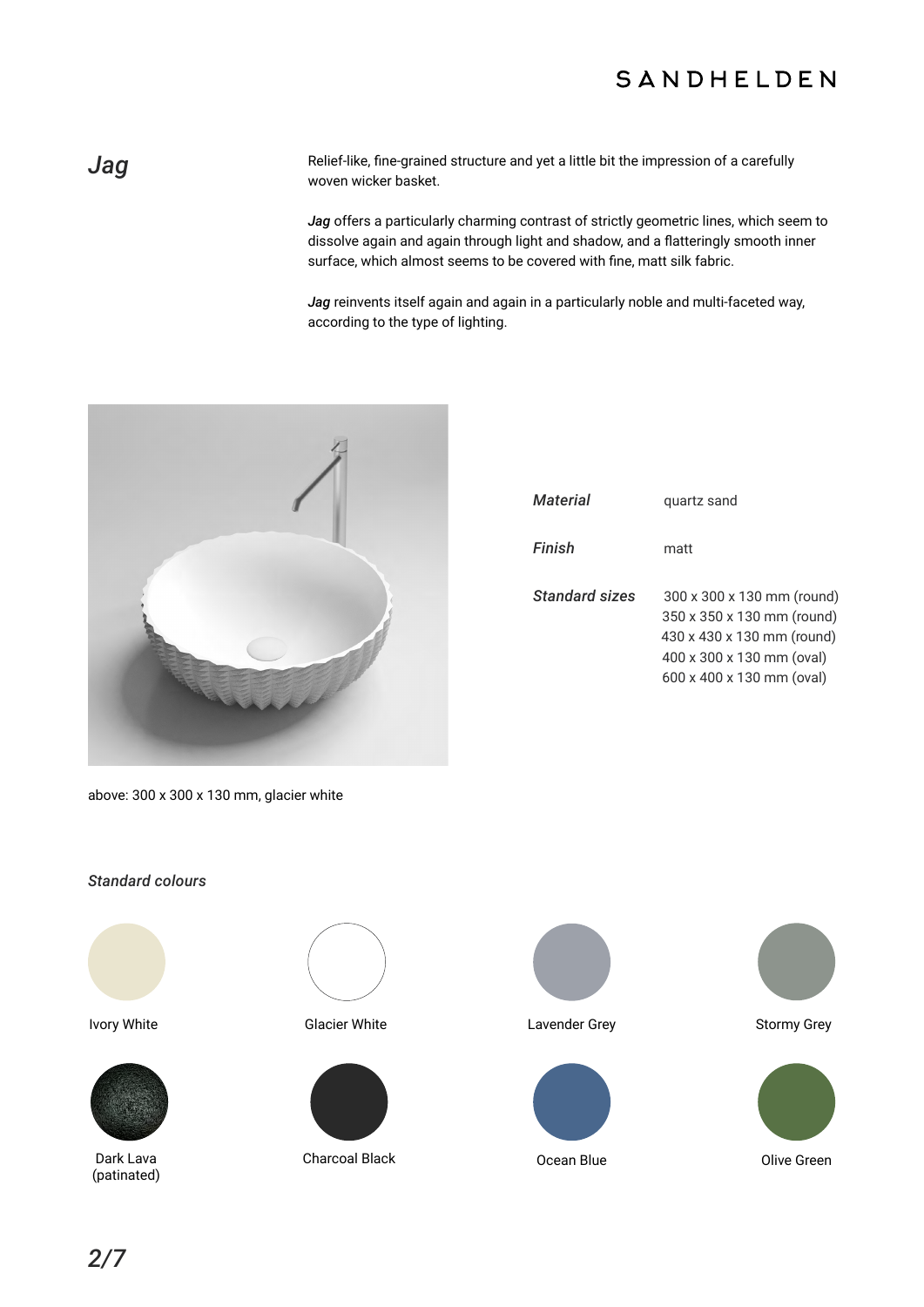### 300 x 300 x 130 mm

 $A - A$ 



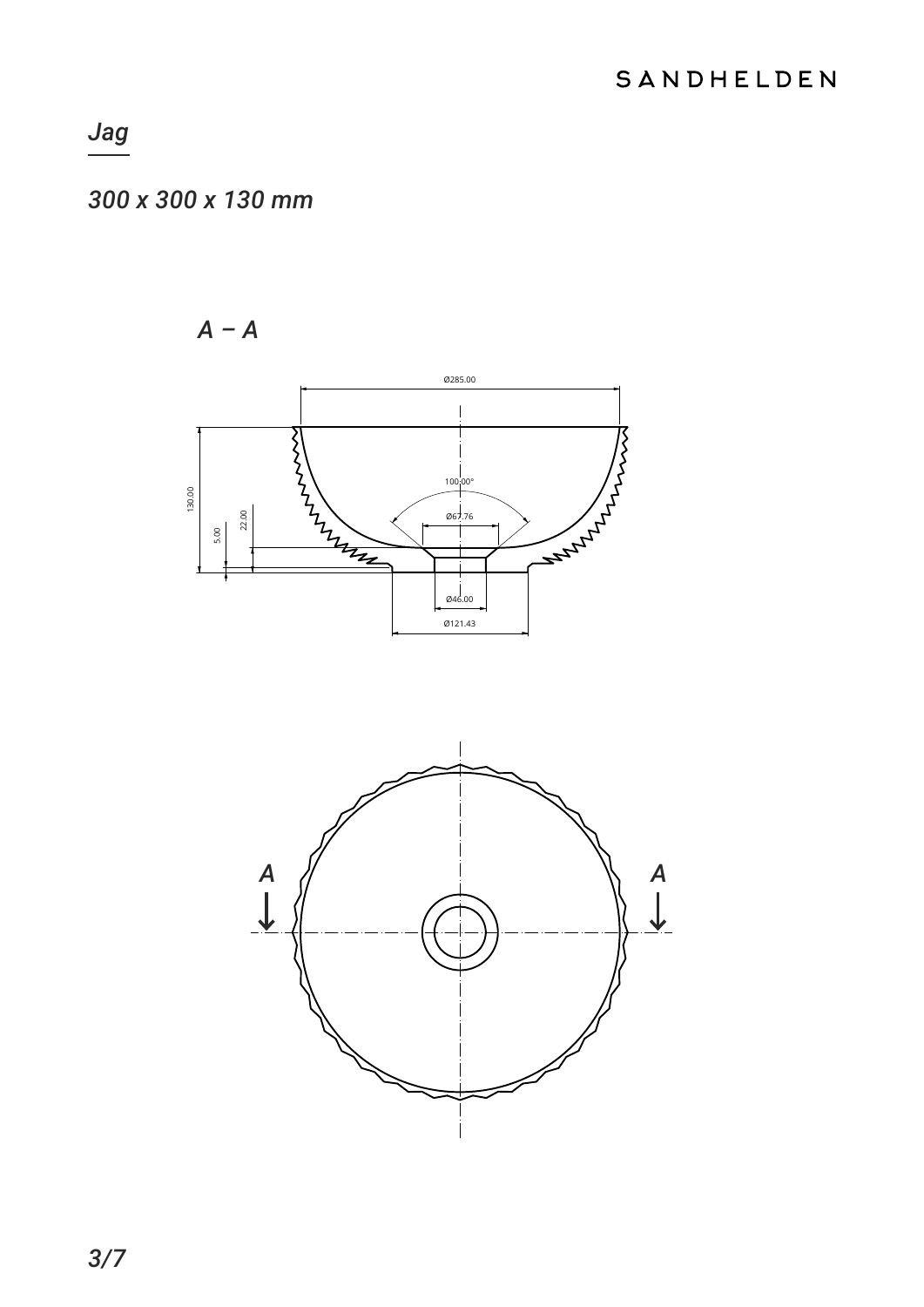#### 350 x 350 x 130 mm

 $A - A$ 

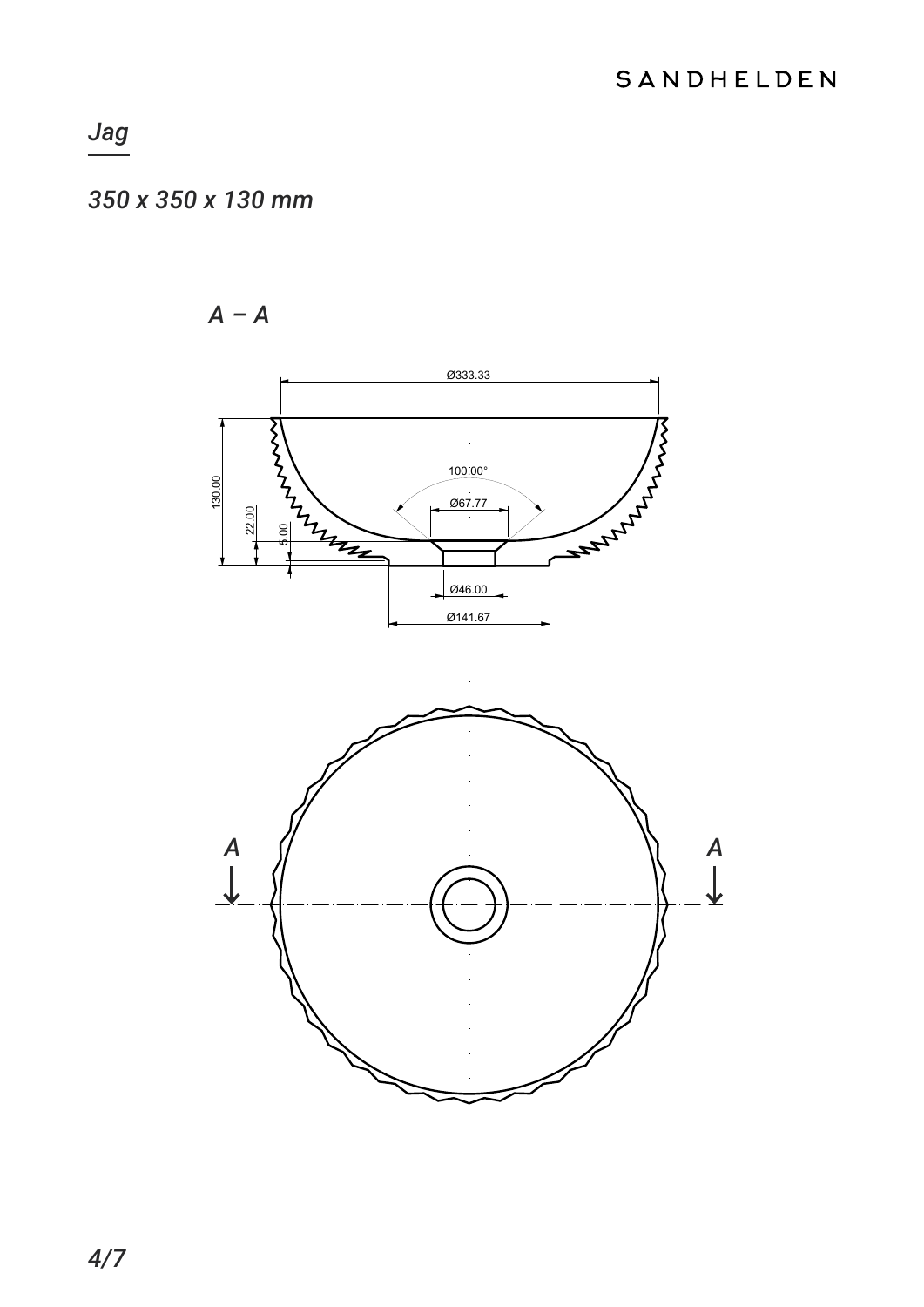## 430 x 430 x 130 mm

 $A - A$ 

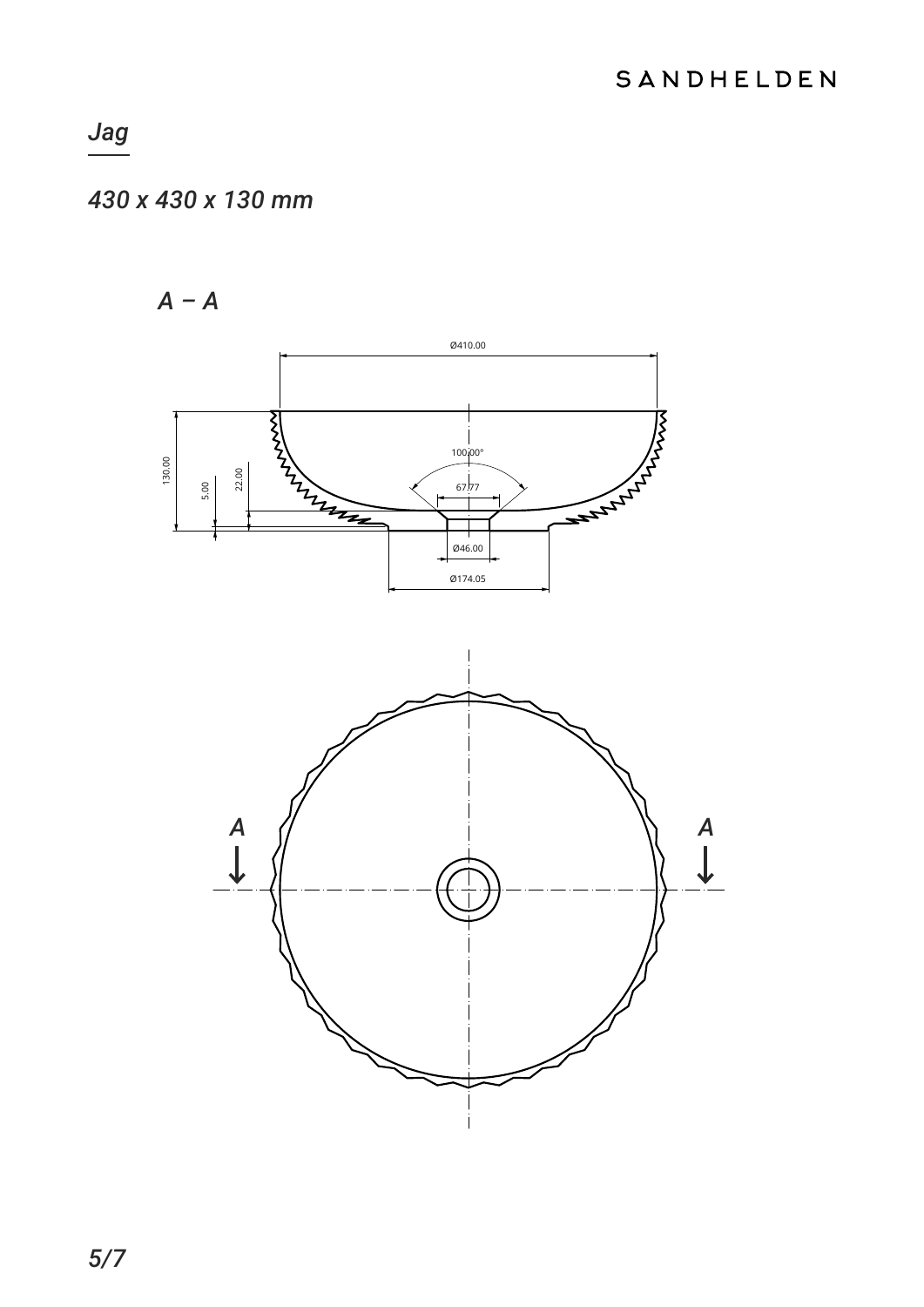#### 400 x 300 x 130 mm

 $A - A$